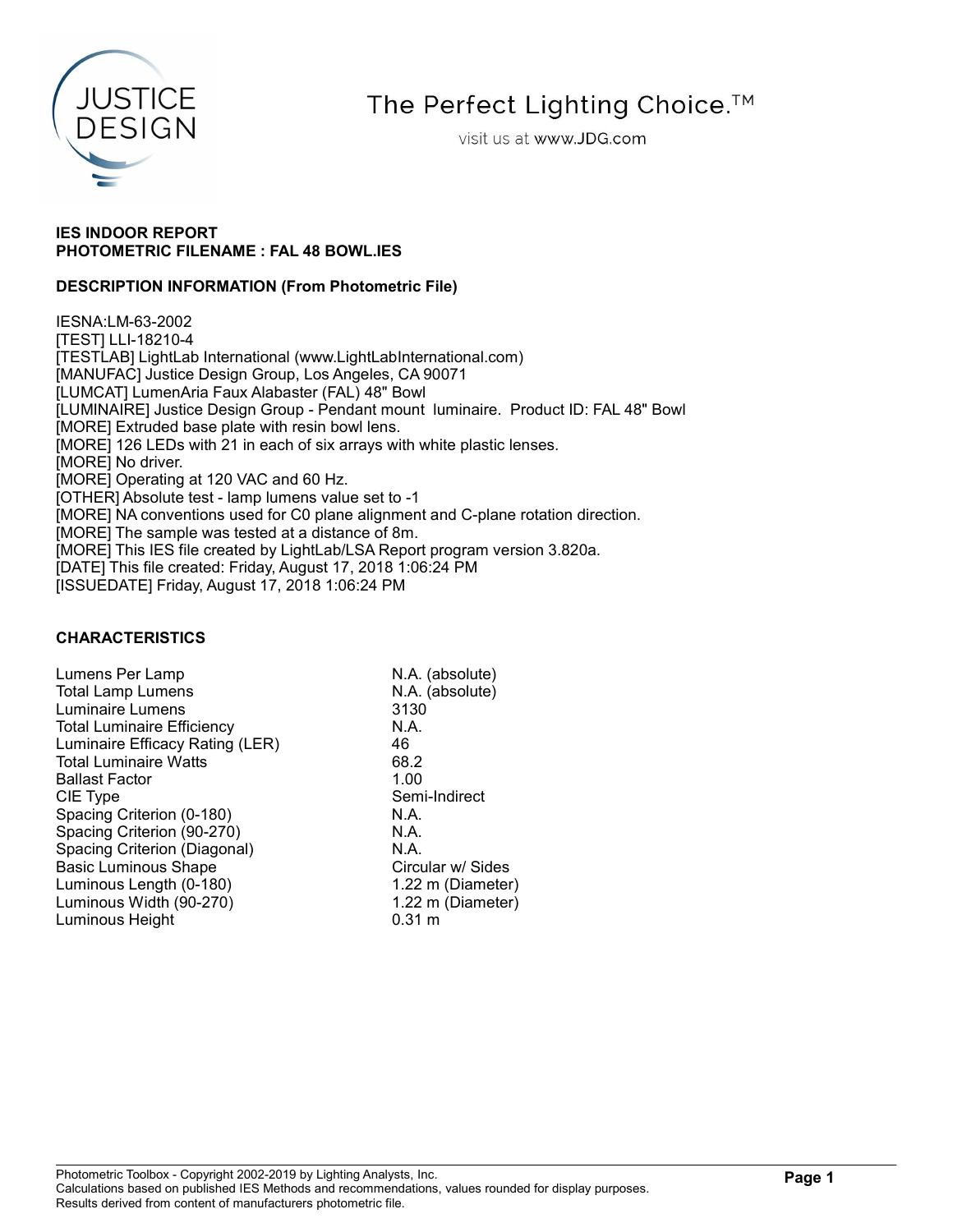# LUMINANCE DATA (cd/sq.m)

| Angle In<br>Degrees | Average<br>$0$ -Deg | Average<br>45-Deg | Average<br>90-Deg |
|---------------------|---------------------|-------------------|-------------------|
| 45                  | 245                 | 245               | 245               |
| 55                  | 213                 | 213               | 213               |
| 65                  | 176                 | 176               | 176               |
| 75                  | 133                 | 133               | 133               |
| 85                  | 86                  | 86                | 86                |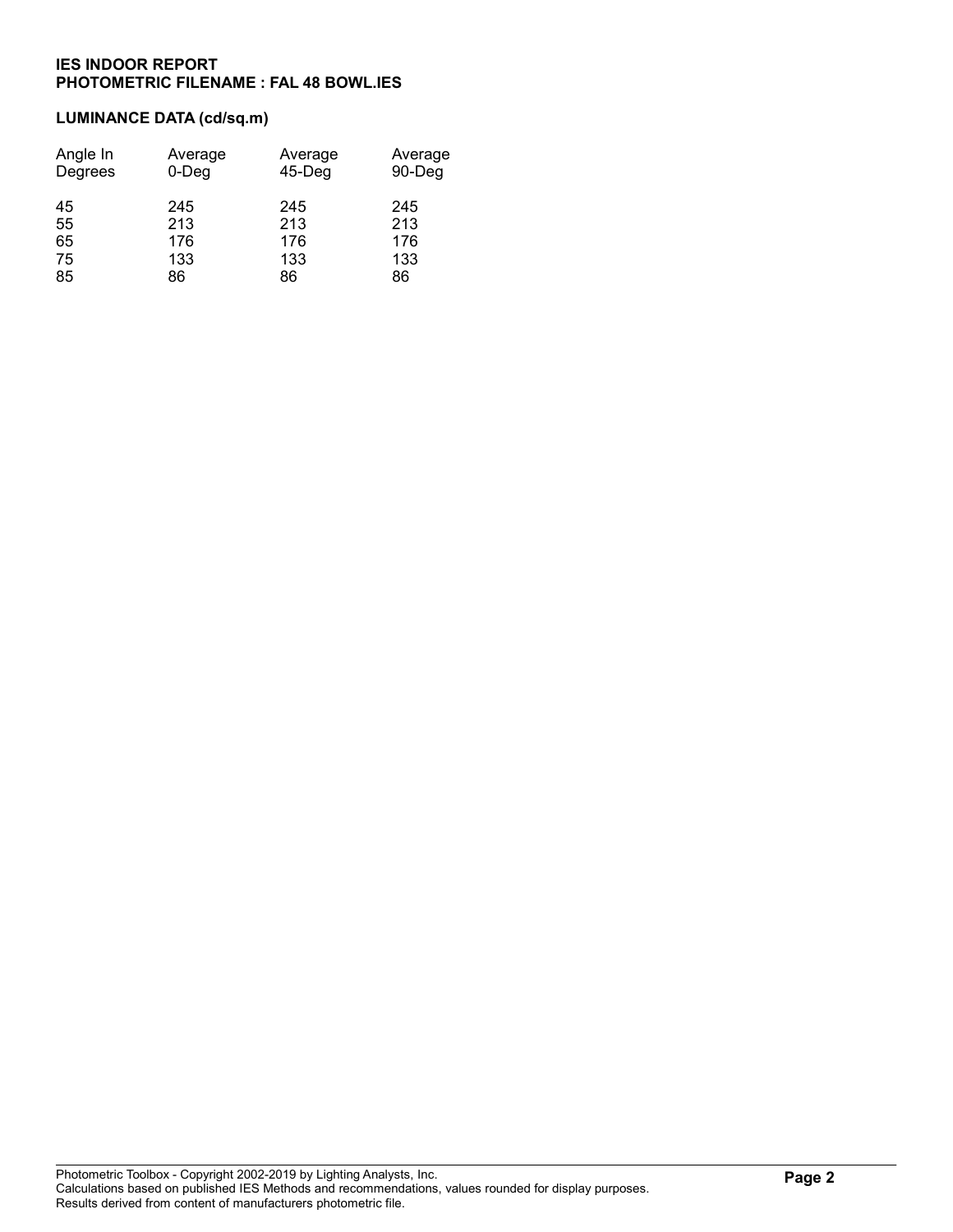## CANDELA TABULATION

|              | 0                  |
|--------------|--------------------|
| 0.0          | 404.179            |
| 0.5          | 404.143            |
| 1.0          | 404.107            |
| 1.5          | 404.018            |
| 2.0          | 403.865            |
| 2.5          | 403.713<br>403.551 |
| 3.0<br>3.5   | 403.255            |
| 4.0          | 402.995            |
| 4.5          | 402.681            |
| 5.0          | 402.340            |
| 5.5          | 401.964            |
| 6.0          | 401.524            |
| 6.5          | 401.058            |
| 7.0          | 400.618            |
| 7.5          | 400.062            |
| 8.0          | 399.479            |
| 8.5          | 398.914            |
| 9.0          | 398.223            |
| 9.5          | 397.550            |
| 10.0         | 396.833            |
| 10.5         | 396.052            |
| 11.0         | 395.272<br>394.447 |
| 11.5<br>12.0 | 393.604            |
| 12.5         | 392.707            |
| 13.0         | 391.819            |
| 13.5         | 390.787            |
| 14.0         | 389.818            |
| 14.5         | 388.832            |
| 15.0         | 387.728            |
| 15.5         | 386.643            |
| 16.0         | 385.477            |
| 16.5         | 384.302            |
| 17.0         | 383.073            |
| 17.5         | 381.826            |
| 18.0<br>18.5 | 380.507<br>379.279 |
| 19.0         | 377.942            |
| 19.5         | 376.516            |
| 20.0         | 375.143            |
| 20.5         | 373.699            |
| 21.0         | 372.237            |
| 21.5         | 370.703            |
| 22.0         | 369.124            |
| 22.5         | 367.546            |
| 23.0         | 365.976            |
| 23.5         | 364.299            |
| 24.0         | 362.621<br>360.953 |
| 24.5<br>25.0 | 359.204            |
| 25.5         | 357.401            |
| 26.0         | 355.616            |
| 26.5         | 353.759            |
|              |                    |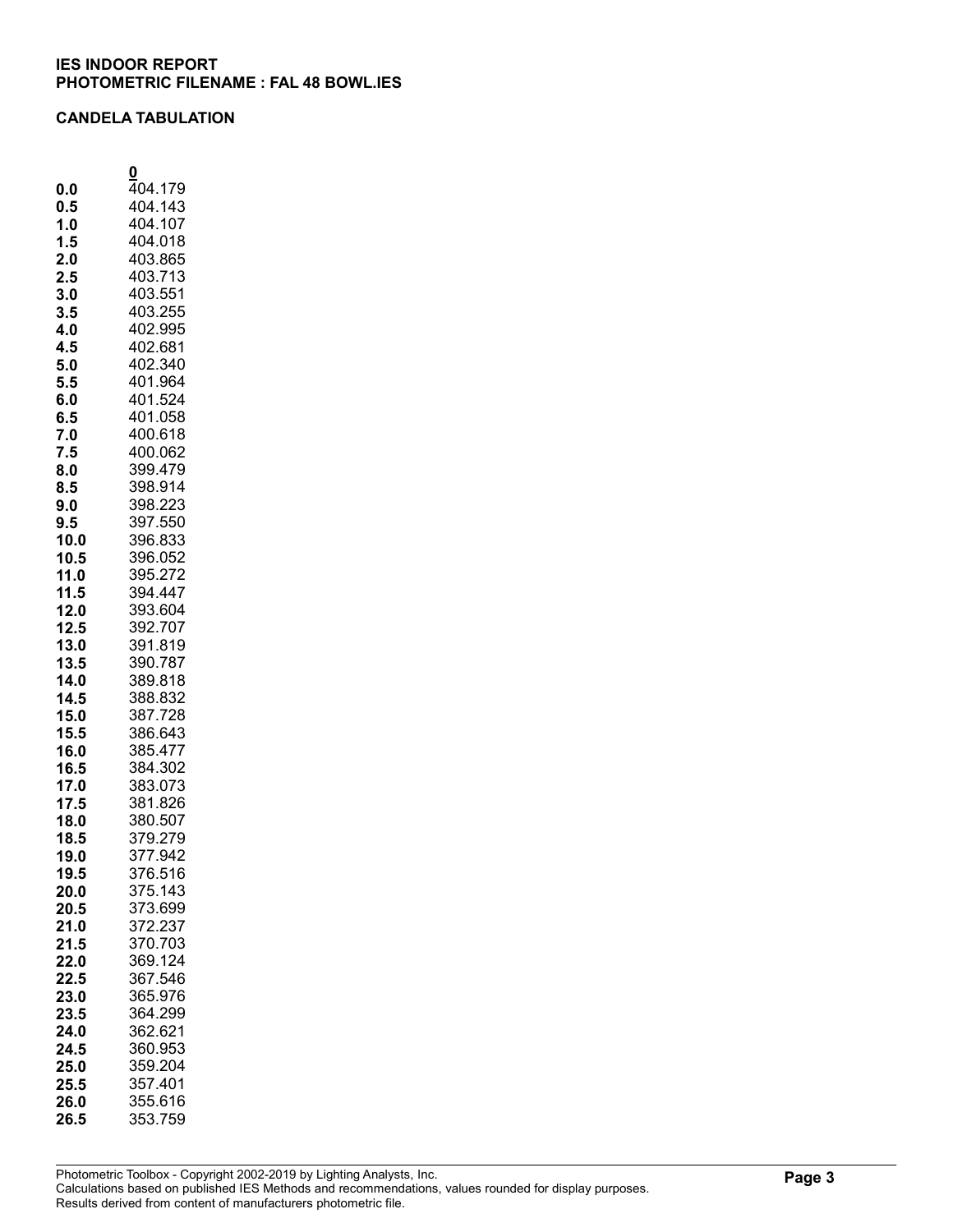| 27.0 | 351.902 |
|------|---------|
| 27.5 | 350.009 |
| 28.0 | 348.081 |
| 28.5 | 346.125 |
| 29.0 | 344.143 |
| 29.5 | 342.125 |
| 30.0 | 340.098 |
| 30.5 | 337.981 |
| 31.0 | 335.846 |
| 31.5 | 333.747 |
| 32.0 | 331.657 |
| 32.5 | 329.441 |
| 33.0 | 327.199 |
| 33.5 | 324.911 |
| 34.0 | 322.678 |
| 34.5 | 320.328 |
| 35.0 | 318.031 |
| 35.5 | 315.690 |
| 36.0 | 313.295 |
| 36.5 | 310.954 |
| 37.0 | 308.523 |
| 37.5 | 306.038 |
| 38.0 | 303.581 |
| 38.5 | 301.051 |
| 39.0 | 298.486 |
| 39.5 | 295.956 |
| 40.0 | 293.436 |
| 40.5 | 290.780 |
| 41.0 | 288.197 |
| 41.5 | 285.596 |
| 42.0 | 282.896 |
| 42.5 | 280.196 |
| 43.0 | 277.496 |
| 43.5 | 274.814 |
| 44.0 | 271.988 |
| 44.5 | 269.261 |
| 45.0 | 266.472 |
| 45.5 | 263.754 |
| 46.0 | 260.910 |
| 46.5 | 258.094 |
| 47.0 | 255.232 |
| 47.5 | 252.344 |
| 48.0 | 249.447 |
| 48.5 | 246.514 |
| 49.0 | 243.679 |
| 49.5 | 240.701 |
| 50.0 | 237.840 |
| 50.5 | 234.879 |
| 51.0 | 231.883 |
| 51.5 | 228.896 |
| 52.0 | 225.909 |
| 52.5 | 222.905 |
| 53.0 | 219.864 |
| 53.5 | 216.895 |
| 54.0 | 213.809 |
| 54.5 | 210.876 |
|      |         |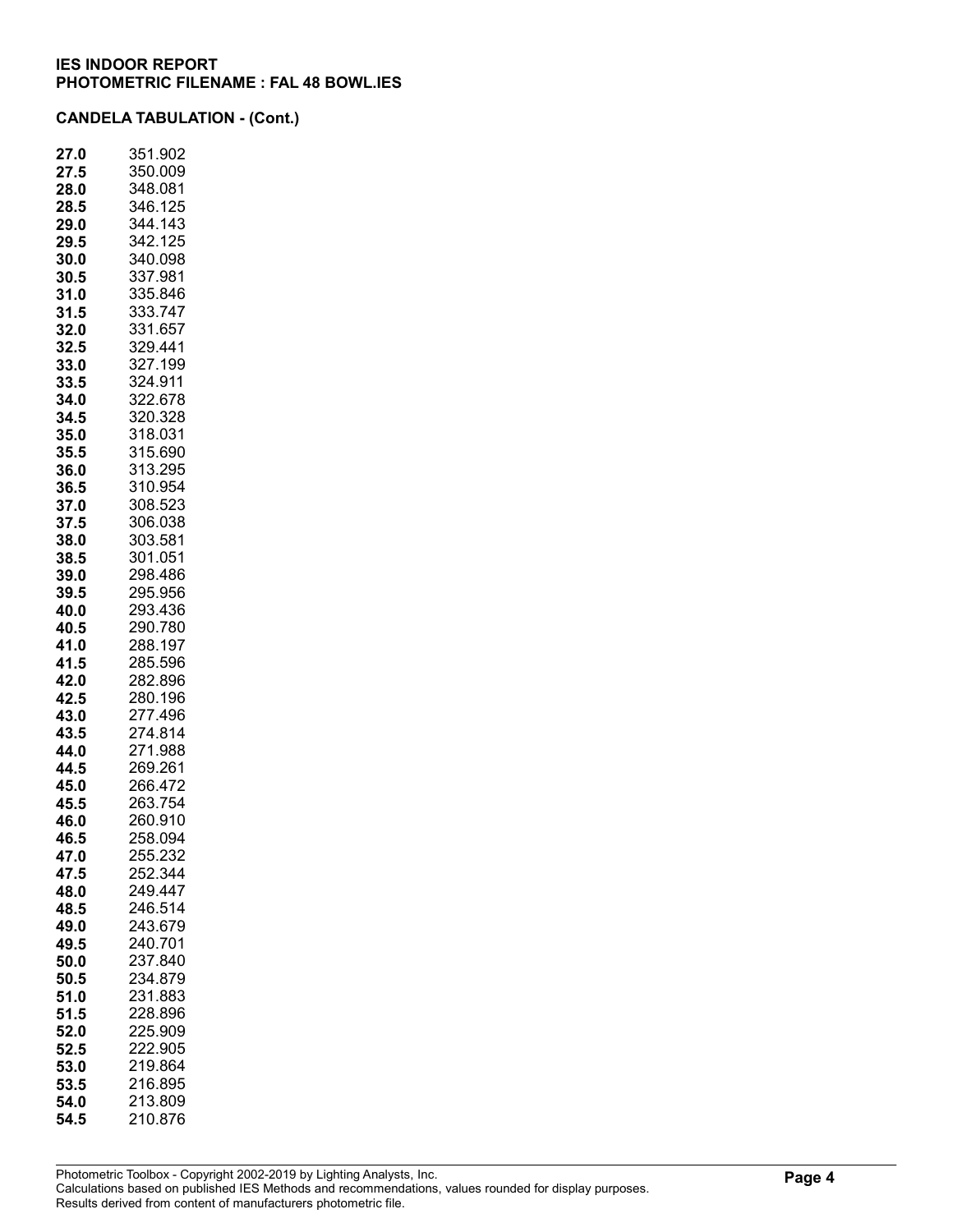| 55.0     | 207.790 |
|----------|---------|
| 55.5     | 204.713 |
| 56.0     | 201.681 |
| 56.5     | 198.614 |
| 57.0     | 195.537 |
| 57.5     | 192.442 |
| 58.0     | 189.419 |
| 58.5     | 186.325 |
| 59.0     | 183.293 |
| 59.5     | 180.162 |
| 60.0     | 177.068 |
| 60.5     | 174.054 |
| 61.0     | 170.905 |
| 61.5     | 167.784 |
| 62.0     | 164.707 |
| 62.5     | 161.648 |
| 63.0     | 158.554 |
| 63.5     | 155.558 |
| 64.0     | 152.418 |
| 64.5     | 149.359 |
| 65.0     | 146.328 |
| 65.5     | 143.260 |
| 66.0     | 140.183 |
| 66.5     | 137.115 |
| 67.0     | 134.093 |
| 67.5     | 131.016 |
| 68.0     | 128.110 |
| 68.5     | 125.051 |
| 69.0     | 122.064 |
| 69.5     | 119.131 |
| 70.0     | 116.144 |
| 70.5     | 113.237 |
| 71.0     | 110.259 |
| .5<br>71 | 107.344 |
| 72.0     | 104.501 |
| 72.5     | 101.666 |
| 73.0     | 98.814  |
| 73.5     | 95.997  |
| 74.0     | 93.216  |
| 74.5     | 90.418  |
| 75.0     | 87.718  |
| 75.5     | 84.964  |
| 76.0     | 82.291  |
| 76.5     | 79.618  |
| 77.0     | 77.061  |
| 77.5     | 74.559  |
| 78.0     | 71.921  |
| 78.5     | 69.401  |
| 79.0     | 66.916  |
| 79.5     | 64.494  |
| 80.0     | 62.099  |
| 80.5     | 59.758  |
| 81.0     | 57.435  |
|          | 55.192  |
| 81.5     |         |
| 82.0     | 52.968  |
| 82.5     | 50.770  |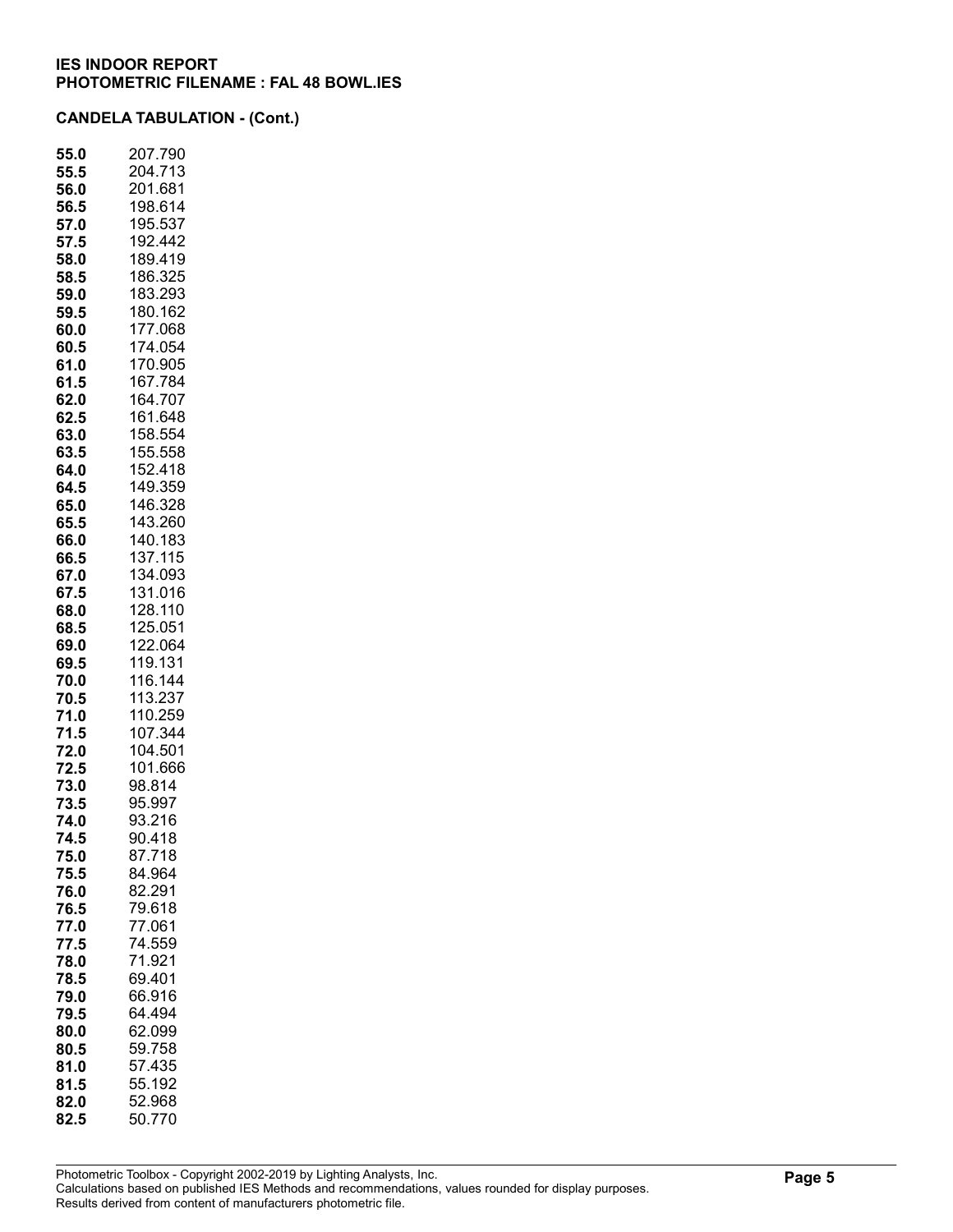| 83.0  | 48.689  |
|-------|---------|
| 83.5  | 46.626  |
| 84.0  | 44.644  |
| 84.5  | 42.652  |
| 85.0  | 40.769  |
| 85.5  | 38.948  |
| 86.0  | 37.279  |
| 86.5  | 35.665  |
| 87.0  | 34.005  |
| 87.5  | 32.525  |
| 88.0  | 31.090  |
| 88.5  | 29.861  |
| 89.0  | 28.695  |
| 89.5  | 27.735  |
| 90.0  | 27.054  |
| 90.5  | 26.623  |
| 91.0  | 26.417  |
| 91.5  | 26.103  |
|       |         |
| 92.0  | 26.076  |
| 92.5  | 26.219  |
| 93.0  | 26.515  |
| 93.5  | 27.045  |
| 94.0  | 27.628  |
| 94.5  | 28.444  |
| 95.0  | 29.368  |
| 95.5  | 30.292  |
| 96.0  | 31.287  |
| 96.5  | 32.373  |
| 97.0  | 33.521  |
| 97.5  | 35.189  |
| 98.0  | 38.472  |
| 98.5  | 44.662  |
| 99.0  | 55.731  |
| 99.5  | 70.612  |
| 100.0 | 87.700  |
| 100.5 | 104.626 |
| 101.0 | 119.427 |
| 101.5 | 131.106 |
| 102.0 | 136.775 |
| 102.5 | 140.389 |
| 103.0 | 144.498 |
| 103.5 | 149.476 |
| 104.0 | 155.190 |
| 104.5 | 161.846 |
| 105.0 | 169.174 |
| 105.5 | 177.373 |
| 106.0 | 186.136 |
| 106.5 | 195.268 |
| 107.0 | 204.956 |
| 107.5 | 214.607 |
| 108.0 | 224.510 |
| 108.5 | 233.839 |
|       | 242.952 |
| 109.0 |         |
| 109.5 | 251.662 |
| 110.0 | 260.112 |
| 110.5 | 268.490 |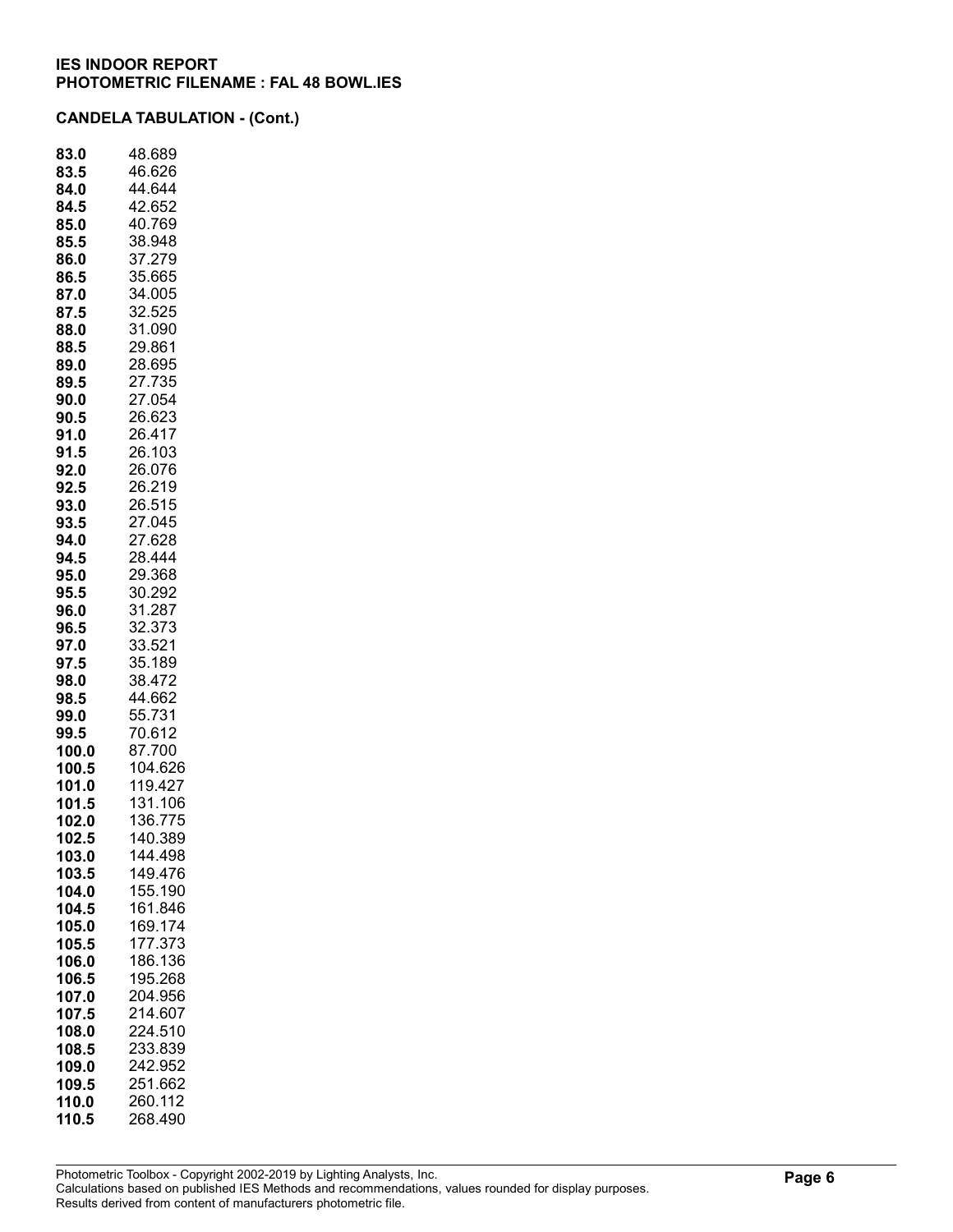| 111.0 | 276.940 |
|-------|---------|
| 111.5 | 284.968 |
| 112.0 | 292.583 |
| 112.5 | 300.020 |
| 113.0 | 306.926 |
| 113.5 | 313.860 |
| 114.0 | 320.579 |
| 114.5 | 327.279 |
| 115.0 | 333.765 |
| 115.5 | 340.008 |
| 116.0 | 346.000 |
| 116.5 | 351.543 |
| 117.0 | 356.827 |
| 117.5 | 361.688 |
| 118.0 | 366.729 |
| 118.5 | 371.681 |
| 119.0 | 376.704 |
| 119.5 | 381.700 |
| 120.0 | 386.616 |
| 120.5 | 391.487 |
| 121.0 | 396.178 |
| 121.5 | 400.546 |
| 122.0 | 404.547 |
| 122.5 | 408.404 |
| 123.0 | 411.893 |
| 123.5 | 415.338 |
| 124.0 | 418.442 |
| 124.5 | 421.420 |
| 125.0 | 424.236 |
| 125.5 | 426.730 |
| 126.0 | 429.197 |
| 126.5 | 431.349 |
| 127.0 | 433.457 |
| 127.5 | 435.287 |
| 128.0 | 437.135 |
| 128.5 | 438.768 |
| 129.0 | 440.292 |
| 129.5 | 441.826 |
| 130.0 | 443.163 |
| 130.5 | 444.410 |
| 131.0 | 445.585 |
| 131.5 | 446.625 |
| 132.0 | 447.711 |
| 132.5 | 448.679 |
| 133.0 | 449.558 |
| 133.5 | 450.402 |
| 134.0 | 451.182 |
| 134.5 | 451.944 |
| 135.0 | 452.716 |
| 135.5 | 453.407 |
| 136.0 | 454.026 |
| 136.5 | 454.734 |
| 137.0 | 455.407 |
| 137.5 | 456.008 |
| 138.0 | 456.573 |
| 138.5 | 457.084 |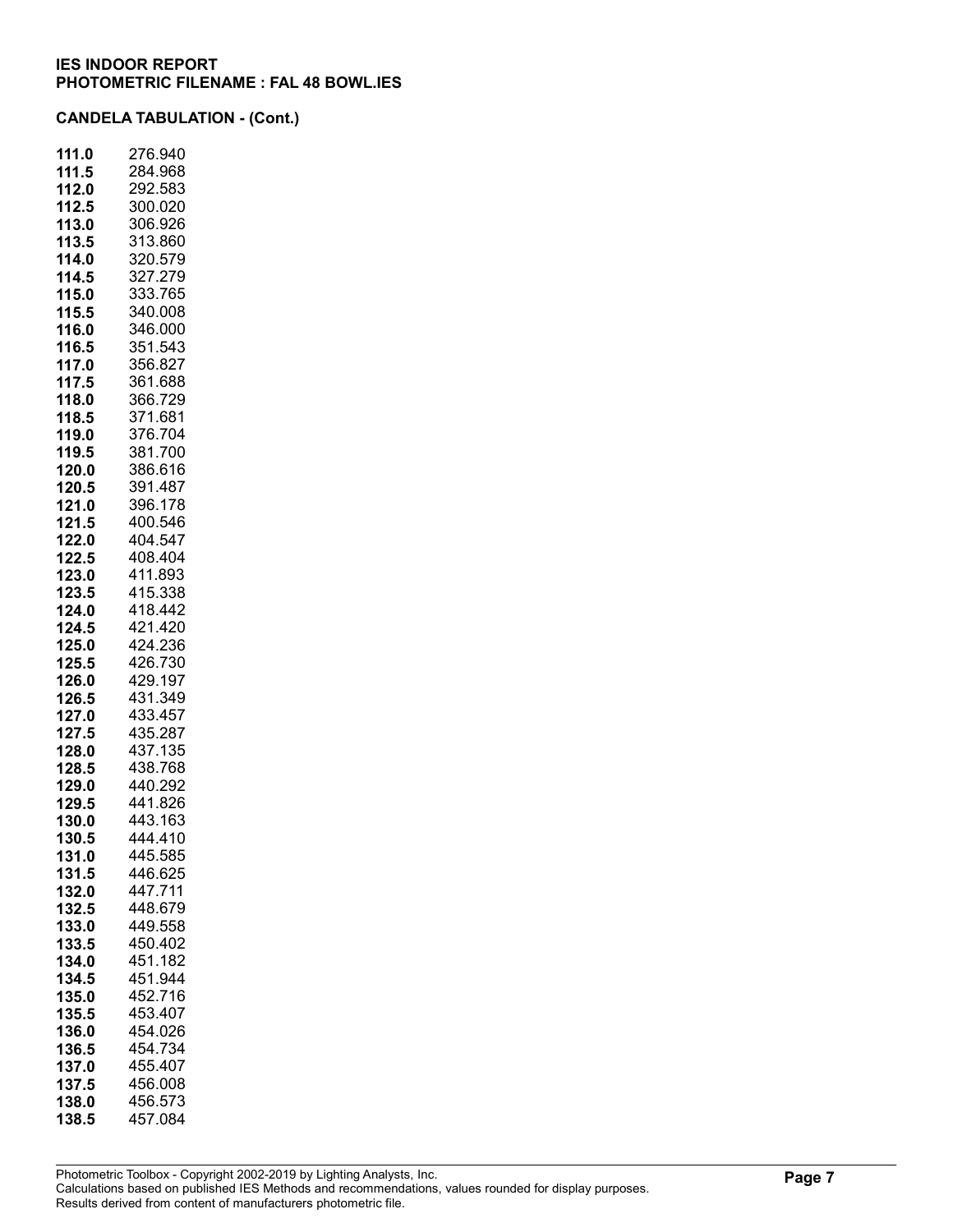| 139.0 | 457.605 |
|-------|---------|
| 139.5 | 458.071 |
| 140.0 | 458.484 |
| 140.5 | 458.771 |
| 141.0 | 459.103 |
| 141.5 | 459.452 |
| 142.0 | 459.695 |
| 142.5 | 459.847 |
| 143.0 | 460.062 |
| 143.5 | 460.260 |
| 144.0 | 460.340 |
| 144.5 | 460.412 |
| 145.0 | 460.520 |
| 145.5 | 460.565 |
| 146.0 | 460.529 |
| 146.5 | 460.511 |
| 147.0 | 460.466 |
| 147.5 | 460.305 |
| 148.0 | 460.197 |
| 148.5 | 459.991 |
| 149.0 | 459.874 |
| 149.5 | 459.524 |
| 150.0 | 459.282 |
| 150.5 | 458.932 |
| 151.0 | 458.484 |
| 151.5 | 458.062 |
| 152.0 | 457.596 |
| 152.5 | 457.084 |
| 153.0 | 456.582 |
| 153.5 | 456.089 |
| 154.0 | 455.559 |
| 154.5 | 455.084 |
| 155.0 | 454.564 |
| 155.5 | 453.999 |
| 156.0 | 453.407 |
| 156.5 | 452.833 |
| 157.0 | 452.285 |
| 157.5 | 451.747 |
| 158.0 | 451.200 |
| 158.5 | 450.581 |
| 159.0 | 449.935 |
| 159.5 | 449.334 |
| 160.0 | 448.733 |
| 160.5 | 448.105 |
| 161.0 | 447.495 |
| 161.5 | 446.885 |
| 162.0 | 446.258 |
| 162.5 | 445.692 |
| 163.0 | 445.100 |
| 163.5 | 444.472 |
| 164.0 | 443.880 |
| 164.5 | 443.324 |
| 165.0 | 442.768 |
| 165.5 | 442.042 |
| 166.0 | 441.225 |
| 166.5 | 440.364 |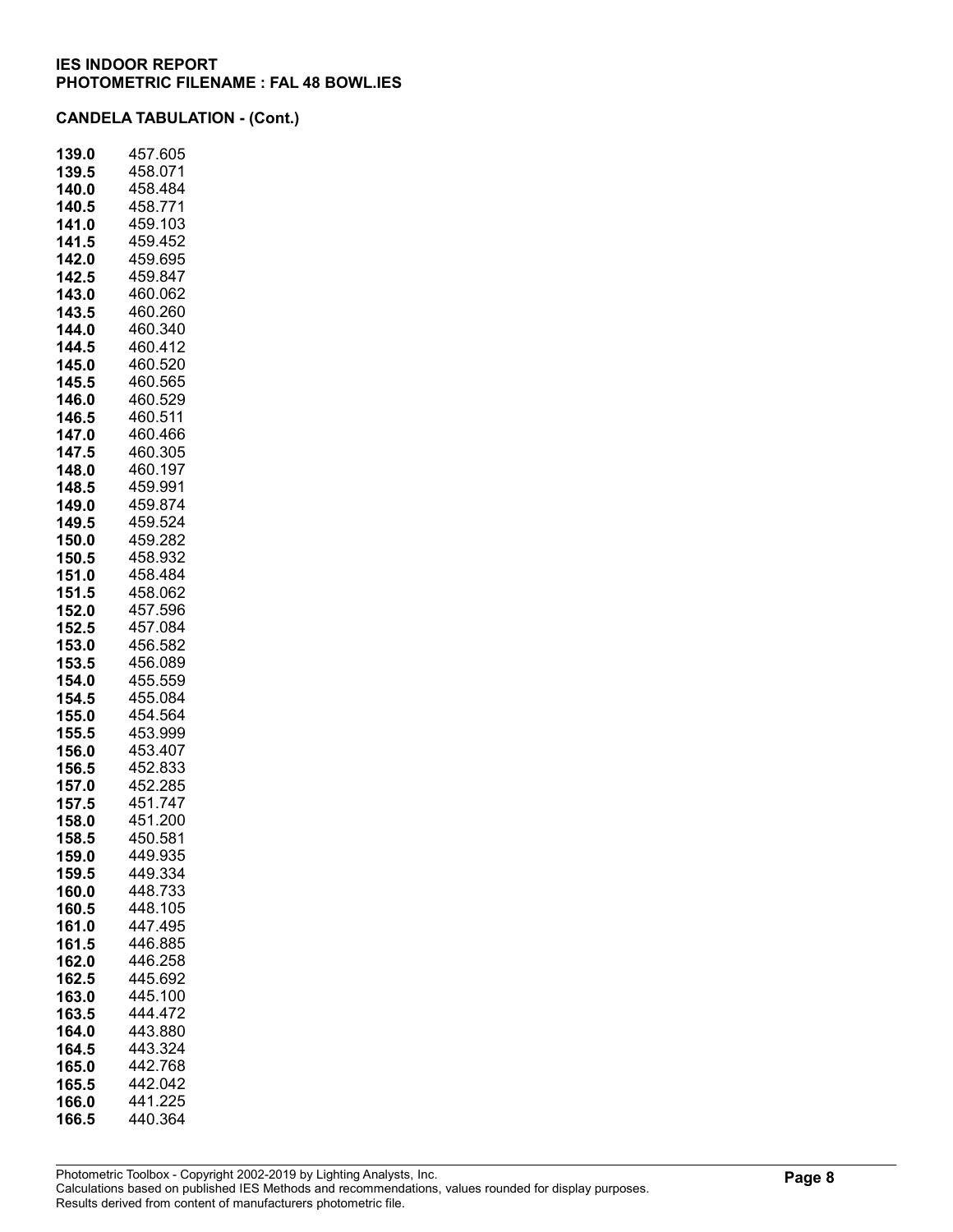| 167.0 | 439.449 |
|-------|---------|
| 167.5 | 438.373 |
| 168.0 | 437.296 |
| 168.5 | 436.283 |
| 169.0 | 435.108 |
| 169.5 | 433.996 |
| 170.0 | 432.883 |
| 170.5 | 431.798 |
| 171.0 | 430.775 |
| 171.5 | 429.762 |
| 172.0 | 428.802 |
| 172.5 | 427.887 |
| 173.0 | 427.017 |
| 173.5 | 426.290 |
| 174.0 | 425.510 |
| 174.5 | 424.730 |
| 175.0 | 423.967 |
| 175.5 | 423.142 |
| 176.0 | 422.281 |
| 176.5 | 421.375 |
| 177.0 | 420.451 |
| 177.5 | 419.581 |
| 178.0 | 418.657 |
| 178.5 | 417.715 |
| 179.0 | 416.773 |
| 179.5 | 415.804 |
| 180.0 | 414.889 |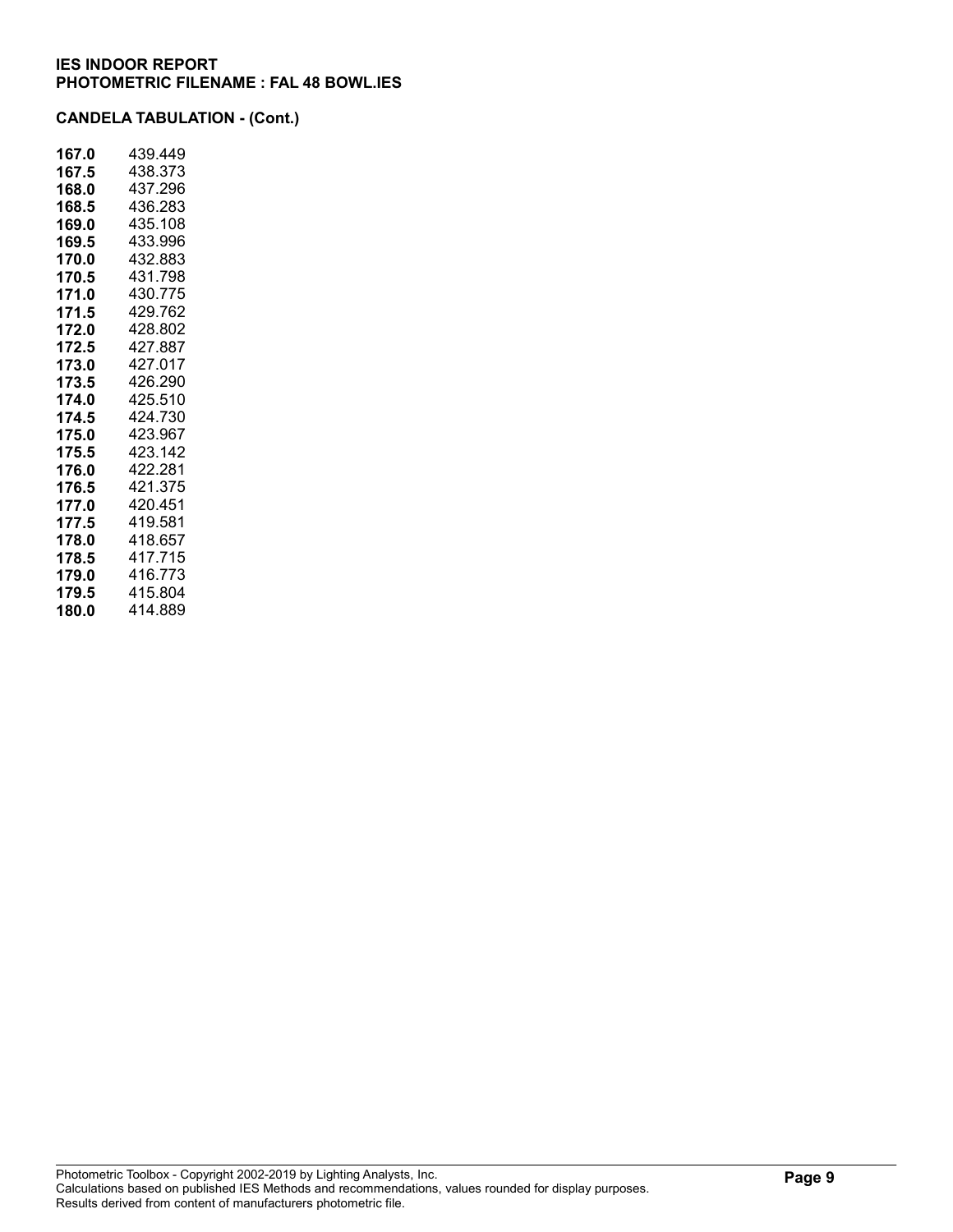#### ZONAL LUMEN SUMMARY

| Zone     | Lumens  | %Lamp | %Fixt  |
|----------|---------|-------|--------|
| $0 - 20$ | 147.64  | N.A.  | 4.70   |
| $0 - 30$ | 313.14  | N.A.  | 10.00  |
| $0 - 40$ | 512.05  | N.A.  | 16.40  |
| $0 - 60$ | 903.34  | N.A.  | 28.90  |
| $0 - 80$ | 1141.31 | N.A.  | 36.50  |
| $0 - 90$ | 1187.07 | N.A.  | 37.90  |
| 10-90    | 1148.84 | N.A.  | 36.70  |
| 20-40    | 364.42  | N.A.  | 11.60  |
| 20-50    | 569.95  | N.A.  | 18.20  |
| 40-70    | 536.19  | N.A.  | 17.10  |
| 60-80    | 237.96  | N.A.  | 7.60   |
| 70-80    | 93.06   | N.A.  | 3.00   |
| 80-90    | 45.77   | N.A.  | 1.50   |
| 90-110   | 223.55  | N.A.  | 7.10   |
| 90-120   | 550.36  | N.A.  | 17.60  |
| 90-130   | 927.63  | N.A.  | 29.60  |
| 90-150   | 1566.55 | N.A.  | 50.00  |
| 90-180   | 1943.25 | N.A.  | 62.10  |
| 110-180  | 1719.7  | N.A.  | 54.90  |
| 0-180    | 3130.33 | N.A.  | 100.00 |

Total Luminaire Efficiency = N.A.%

## ZONAL LUMEN SUMMARY

| Zone    | Lumens |
|---------|--------|
| 0-10    | 38.23  |
| 10-20   | 109.41 |
| 20-30   | 165.50 |
| 30-40   | 198.91 |
| 40-50   | 205.53 |
| 50-60   | 185.76 |
| 60-70   | 144.91 |
| 70-80   | 93.06  |
| 80-90   | 45.77  |
| 90-100  | 38.12  |
| 100-110 | 185.42 |
| 110-120 | 326.81 |
| 120-130 | 377.27 |
| 130-140 | 349.98 |
| 140-150 | 288.94 |
| 150-160 | 210.46 |
| 160-170 | 125.51 |
| 170-180 | 40.73  |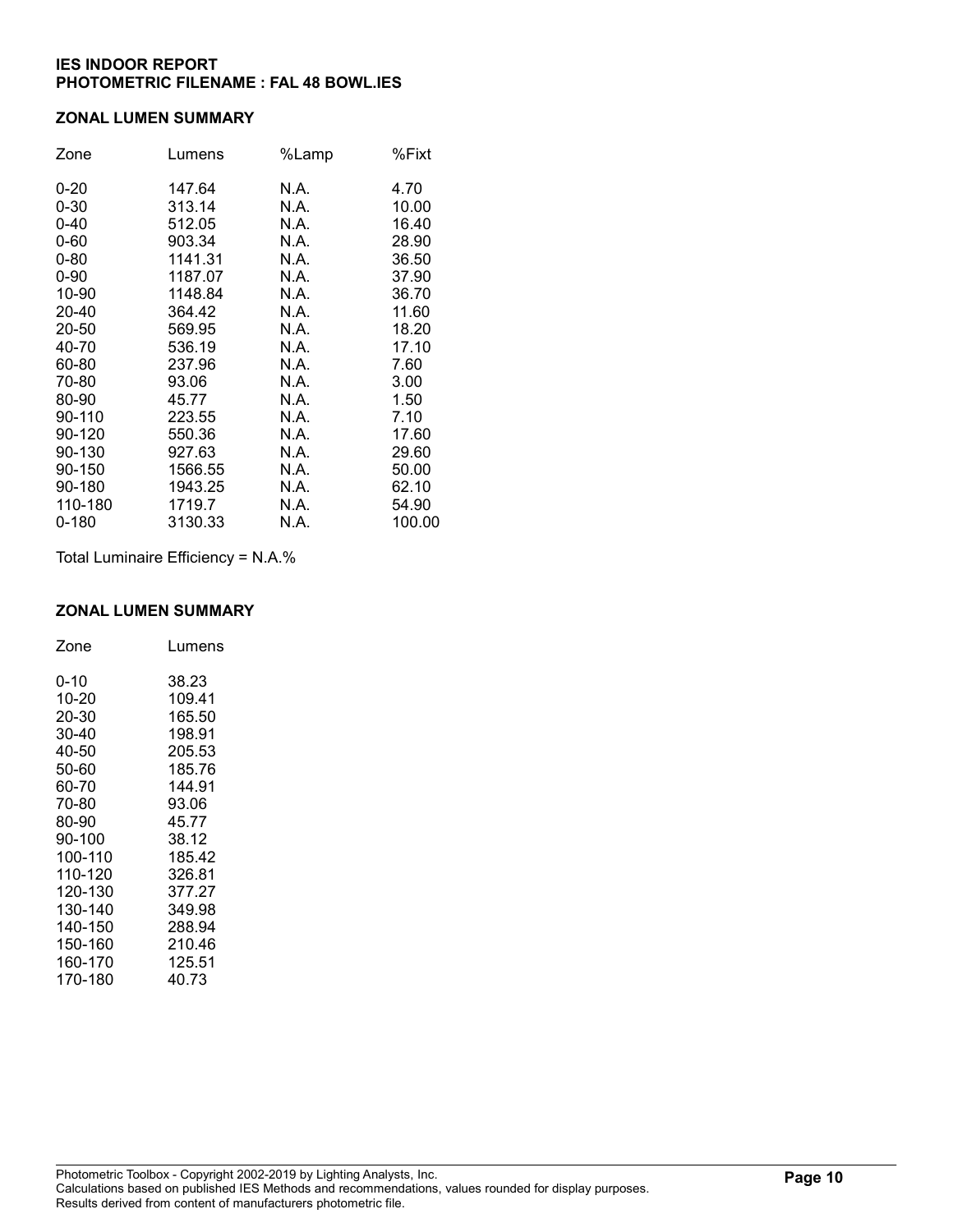## COEFFICIENTS OF UTILIZATION - ZONAL CAVITY METHOD

Effective Floor Cavity Reflectance 0.20

| RC.            | 80 |             |                 | 70 |             |  | 50       |  | 30       |  | 10           |     | 0  |
|----------------|----|-------------|-----------------|----|-------------|--|----------|--|----------|--|--------------|-----|----|
| <b>RW</b>      |    | 70 50 30 10 |                 |    | 70 50 30 10 |  | 50 30 10 |  | 50 30 10 |  | 50 30        | -10 | 0  |
| $\Omega$       |    |             | 104 104 104 104 |    | 95 95 95 95 |  | 77 77 77 |  | 60 60 60 |  | 45 45 45     |     | 38 |
| -1             |    | 95 90 86 83 |                 |    | 86 82 79 75 |  | 66 64 62 |  | 52 51 49 |  | 39 38 37     |     | 31 |
| 2              |    | 86 78 72 67 |                 |    | 78 71 66 62 |  | 58 54 51 |  | 46 43 41 |  | 34 32 31     |     | 26 |
| 3              |    | 78 69 61 56 |                 |    | 71 63 56 51 |  | 51 46 42 |  | 40 37 34 |  | $30\,28\,26$ |     | 21 |
| $\overline{4}$ |    | 71 61 53 47 |                 |    | 65 55 48 43 |  | 45 40 36 |  | 36 32 29 |  | 27 24 22     |     | 18 |
| 5              |    | 66 54 46 40 |                 |    | 59 49 42 37 |  | 40 35 31 |  | 32 28 25 |  | 24 21 19     |     | 16 |
| 6              |    | 60 48 40 34 |                 |    | 54 44 37 32 |  | 36 31 27 |  | 29 25 22 |  | 22 19 17     |     | 14 |
| $\overline{7}$ |    | 56 43 36 30 |                 |    | 50 40 33 28 |  | 33 27 23 |  | 26 22 19 |  | 20 17 15     |     | 12 |
| 8              |    | 52 39 32 26 |                 |    | 47 36 29 24 |  | 30 24 21 |  | 24 20 17 |  | 18 15 13     |     | 11 |
| 9              |    | 48 36 28 23 |                 |    | 43 33 26 22 |  | 27 22 18 |  | 22 18 15 |  | 17 14 12     |     | 10 |
| 10             |    | 45 33 26 21 |                 |    | 40 30 24 19 |  | 25 20 17 |  | 20 16 14 |  | 15 13 11     |     | 9  |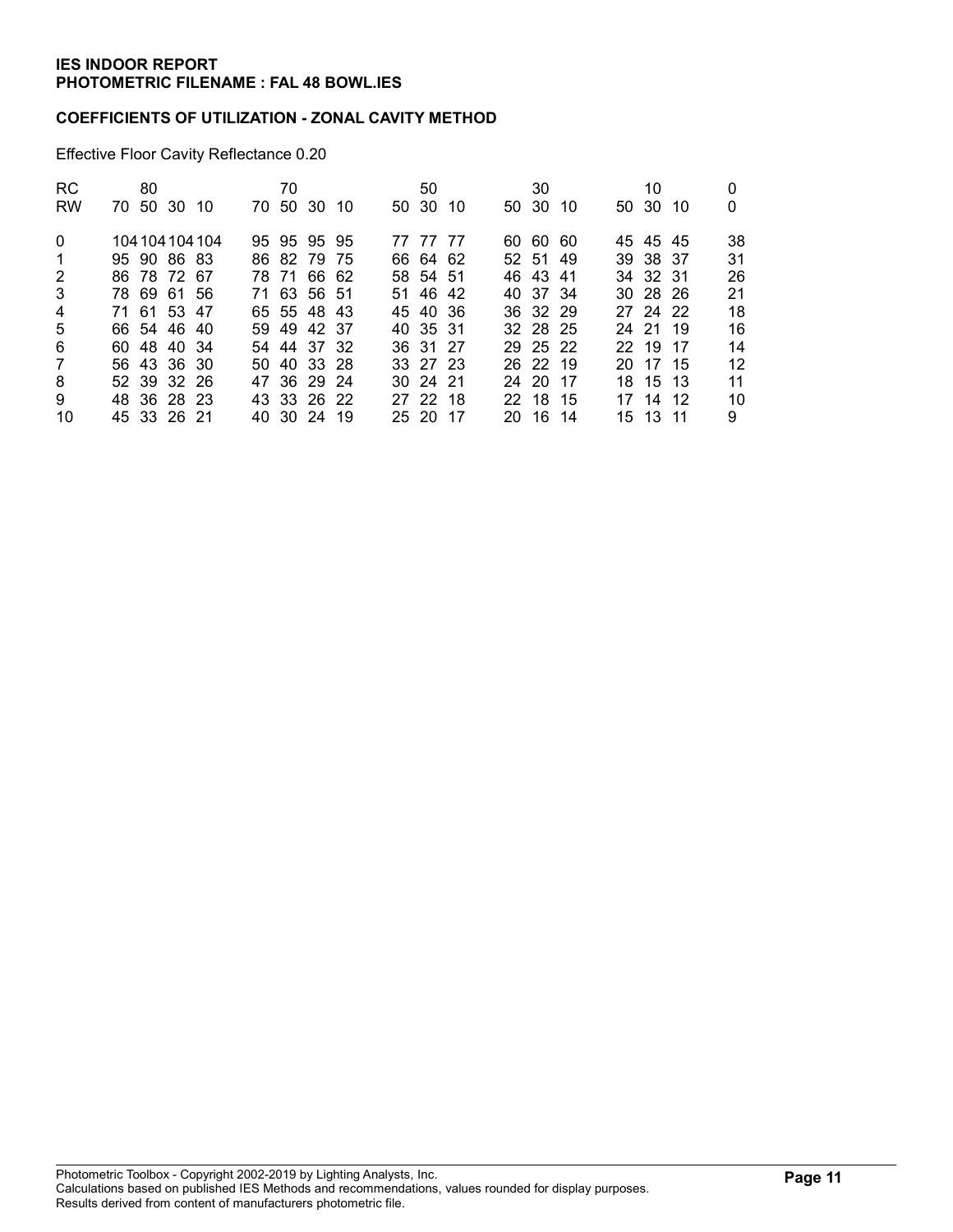## UGR TABLE - CORRECTED

| Reflectances<br><b>Ceiling Cavity</b><br>Walls<br><b>Floor Cavity</b> |                   | 70<br>50<br>20    | 70<br>30<br>20              | 50<br>50<br>20    | 50<br>30<br>20    | 30<br>30<br>20    | 70<br>50<br>20            | 70<br>30<br>20    | 50<br>50<br>20    | 50<br>30<br>20    | 30<br>30<br>20 |  |  |
|-----------------------------------------------------------------------|-------------------|-------------------|-----------------------------|-------------------|-------------------|-------------------|---------------------------|-------------------|-------------------|-------------------|----------------|--|--|
| Room Size                                                             |                   |                   | <b>UGR Viewed Crosswise</b> |                   |                   |                   | <b>UGR Viewed Endwise</b> |                   |                   |                   |                |  |  |
| $X=2H$<br>$Y=2H$<br>3H<br>4H                                          | 4.0<br>4.0<br>4.0 | 4.0<br>4.0<br>4.0 | 4.0<br>4.0<br>4.1           | 4.0<br>4.2<br>4.8 | 4.0<br>5.6<br>6.2 | 4.0<br>4.0<br>4.0 | 4.0<br>4.0<br>4.0         | 4.0<br>4.0<br>4.1 | 4.0<br>4.2<br>4.8 | 4.0<br>5.6<br>6.2 |                |  |  |
|                                                                       | 6H                | 4.0               | 4.1                         | 4.6               | 5.2               | 6.7               | 4.0                       | 4.1               | 4.6               | 5.2               | 6.7            |  |  |
|                                                                       | 8H                | 4.0               | 4.3                         | 4.8               | 5.3               | 6.8               | 4.0                       | 4.3               | 4.8               | 5.3               | 6.8            |  |  |
|                                                                       | 12H               | 4.0               | 4.4                         | 4.9               | 5.4               | 6.9               | 4.0                       | 4.4               | 4.9               | 5.4               | 6.9            |  |  |
| 4H                                                                    | 2H                | 4.0               | 4.0                         | 4.0               | 4.0               | 4.4               | 4.0                       | 4.0               | 4.0               | 4.0               | 4.4            |  |  |
|                                                                       | 3H                | 4.0               | 4.0                         | 4.1               | 4.7               | 6.2               | 4.0                       | 4.0               | 4.1               | 4.7               | 6.2            |  |  |
|                                                                       | 4H                | 4.0               | 4.3                         | 4.9               | 5.4               | 6.9               | 4.0                       | 4.3               | 4.9               | 5.4               | 6.9            |  |  |
|                                                                       | 6H                | 4.4               | 4.9                         | 5.5               | 6.0               | 7.4               | 4.4                       | 4.9               | 5.5               | 6.0               | 7.4            |  |  |
|                                                                       | 8H                | 4.6               | 5.1                         | 5.7               | 6.2               | 7.7               | 4.6                       | 5.1               | 5.7               | 6.2               | 7.7            |  |  |
|                                                                       | 12H               | 4.8               | 5.2                         | 5.9               | 6.3               | 7.8               | 4.8                       | 5.2               | 5.9               | 6.3               | 7.8            |  |  |
| 8H                                                                    | 4H                | 4.0               | 4.4                         | 5.1               | 5.5               | 7.0               | 4.0                       | 4.4               | 5.1               | 5.5               | 7.0            |  |  |
|                                                                       | 6H                | 4.8               | 5.1                         | 5.9               | 6.2               | 7.7               | 4.8                       | 5.1               | 5.9               | 6.2               | 7.7            |  |  |
|                                                                       | 8H                | 5.1               | 5.4                         | 6.2               | 6.5               | 8.0               | 5.1                       | 5.4               | 6.2               | 6.5               | 8.0            |  |  |
|                                                                       | 12H               | 5.4               | 5.6                         | 6.5               | 6.7               | 8.3               | 5.4                       | 5.6               | 6.5               | 6.7               | 8.3            |  |  |
| 12H                                                                   | 4H                | 4.0               | 4.4                         | 5.1               | 5.5               | 7.0               | 4.0                       | 4.4               | 5.1               | 5.5               | 7.0            |  |  |
|                                                                       | 6H                | 4.8               | 5.1                         | 5.9               | 6.2               | 7.8               | 4.8                       | 5.1               | 5.9               | 6.2               | 7.8            |  |  |
|                                                                       | 8H                | 5.2               | 5.4                         | 6.3               | 6.5               | 8.1               | 5.2                       | 5.4               | 6.3               | 6.5               | 8.1            |  |  |

Maximum UGR = 8.3